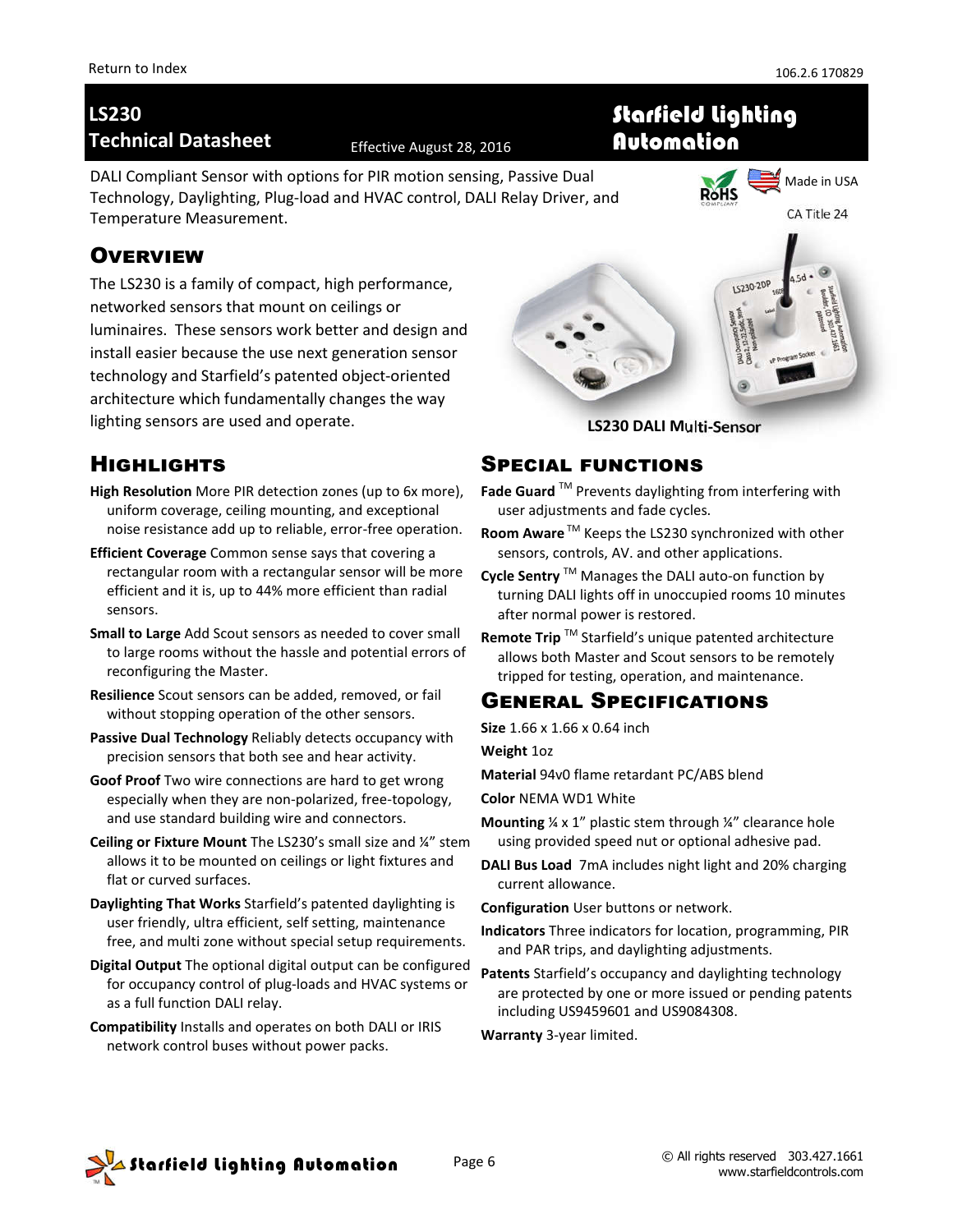## **LS230 ORDERING**

LS230 multi-sensors are available with three physical configuration options which may be field customized using the sensor buttons or DALI network commands.



**PIR** Coverage Diagram



# **LS230 ORDERING NOTES**

#### **PIR Motion Sensor**

- **Blank** no PIR sensor
- **1-4 -** PIR sensor type

PIR sensors are line-of-sight motion detectors and are required for all occupancy functions.

#### **PAR Acoustic Sensor**

**D** - PAR

The Passive Audio Range (PAR) range sensor may be adjusted or disabled with the sensor buttons or via the DALI network.

#### **Daylighting**

- **Blank** no daylighting sensor
- **P** Daylighting sensor and control

Daylighting can be ordered by itself or in conjunction with the occupancy and the digital output.

#### **Digital Output**

- **Blank** Leave blank for no relay driver
- **R** Electrically isolated digital output (DO) for HVAC, Plug-load, and DALI relay

As a DALI relay driver, the DO can operate independently of occupancy but HVAC and Plug-Load must be in a Master configured sensor with occupancy detection.

### **LS230 ORDER EXAMPLES**



**LS230 - 2D** Type 2 PIR Dual Tech



**LS230 - P** Daylighting Only



**LS230 - R** Digital Output Only



**LS230 - 2DP** Combo Sensor with Occupancy and Daylighting



**LS230 - 2DPR** Combo Sensor with Occupancy, Daylighting, and Digital Output

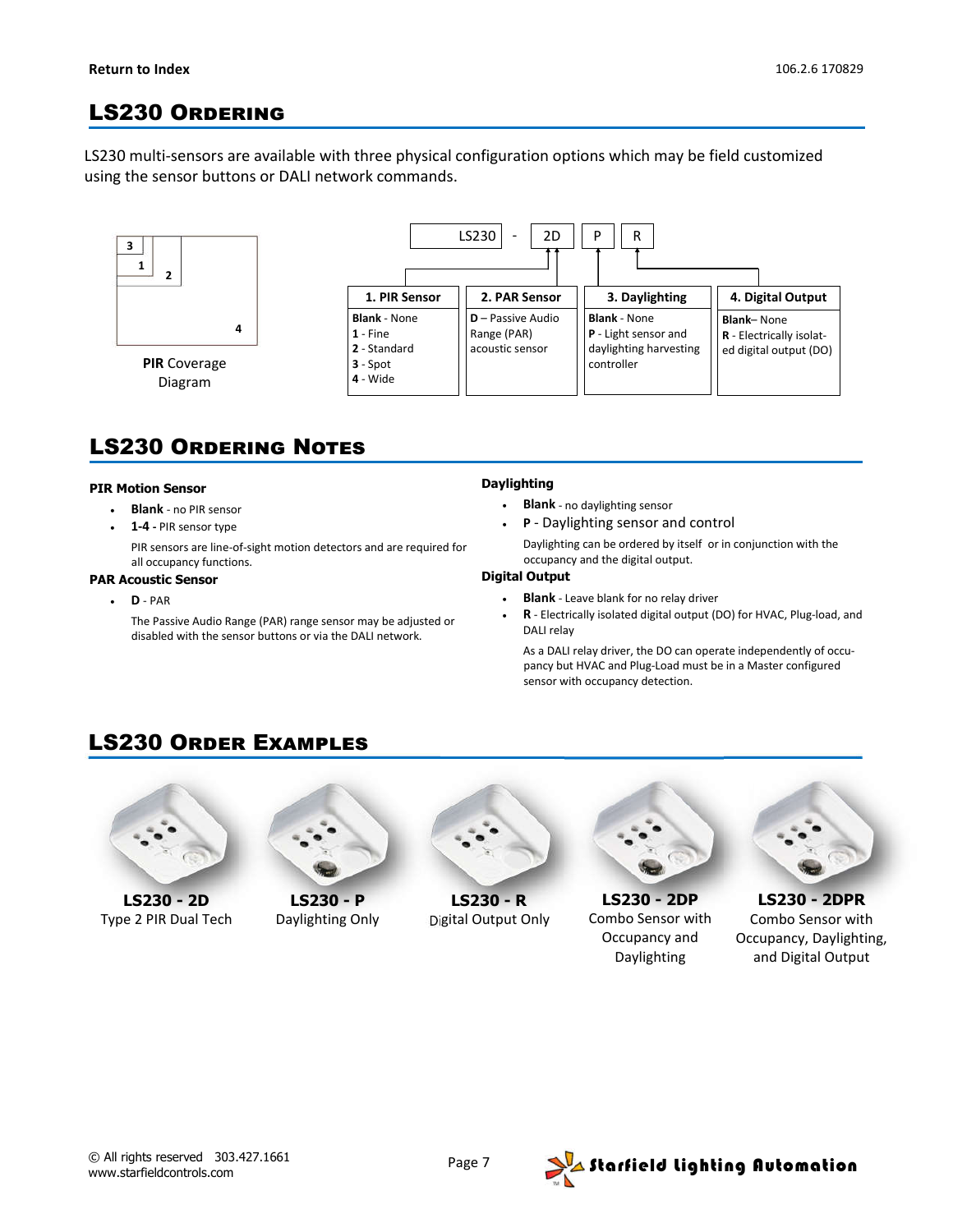## **LS230 MOUNTING & DIMENSIONS**

The LS230's ability to mount on ceilings or light fixtures provides the placement options necessary to work around the many obstacles and restrictions of a typical ceiling installation.





**Flat Panels**



**Curved Surfaces** Mounts on light fixtures and other curved surfaces with diameters as small as 4".



## **LS230 WIRING**



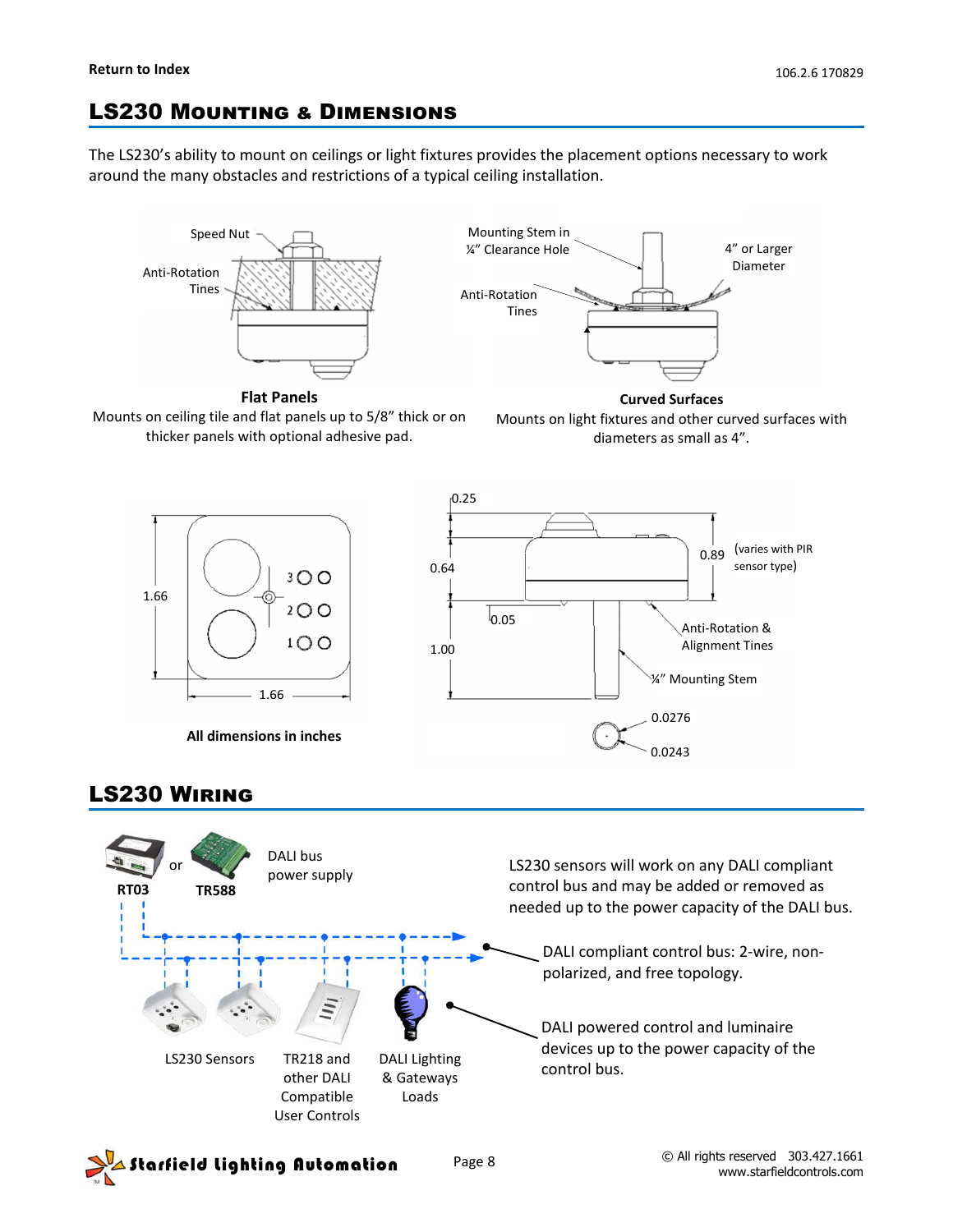## **LS230 PIR SENSOR**



**Overview** - PIR sensors detect line-of-sight motion but cannot see through windows or partitions. Typical applications are type 1 for offices, type 2 for classrooms, type 3 for cubicles, and type 4 for gyms and similar high-bay areas.

**Larger Zones** - Cover larger zones by installing multiple sensors with about 10% overlap.

**Coverage Size Adjustment** - The coverage footprint of LS230 ceiling mounted sensors is proportional to their mounting height so a 9 foot footprint increases by 11% when mounted at 10 feet and decreases by 11% when mounted at 8 feet.

### **Type 1-4 PIR Proportional Coverage**

| $Sensor \rightarrow$               | 1. Fine                    | 2. Standard             | 3. Spot                  | 4. Wide         |
|------------------------------------|----------------------------|-------------------------|--------------------------|-----------------|
| <b>Mounting Height (ft)</b>        | $9.0*$                     | $9.0^{\circ}$           | 9.0                      | 18              |
| Coverage (ft)                      | 16 dia or 15 x 15<br>225sf | $26 \times 20$<br>520sf | $7.6 \times 8.9$<br>68sf | 57x44<br>2500sf |
| <b>Max Detection Distance (ft)</b> | $6.5*$                     | 16.4                    | 16.4                     | 32.8            |

\* A Fine sensor mounted at 9 feet will reliably detect hand motion on a 30 inch or higher work surface as well as detecting walking motion within the larger floor zone.

## LS230 PAR S

**Overview -** Starfield's patented Passive Audio Range (PAR) sensor hears around obstacles to provides the perfect compliment to PIR line-of-site detection.

#### **Highlights**

- Low power and completely passive
- Full range audio detection "hears" around obstacles
- Detects sharp sounds like speech, walking, chairs moving, and knuckle taps
- 5 sensitivity adjustments allows use in small to large zones.
- Dynamically filters out background noise.
- PAR-only occupancy periods are limited to 20 minutes.
- Must be activated by a PIR trip.
- Covers up to 1200 ft<sup>2</sup> in a 20ft radius in rooms with typical finishes.



**PAR Coverage** - PAR sensor in a typical room and set to medium sensitivity covers up to 1200 ft<sup>2</sup> in a 20 foot radius depending of acoustic properties of room surfaces.

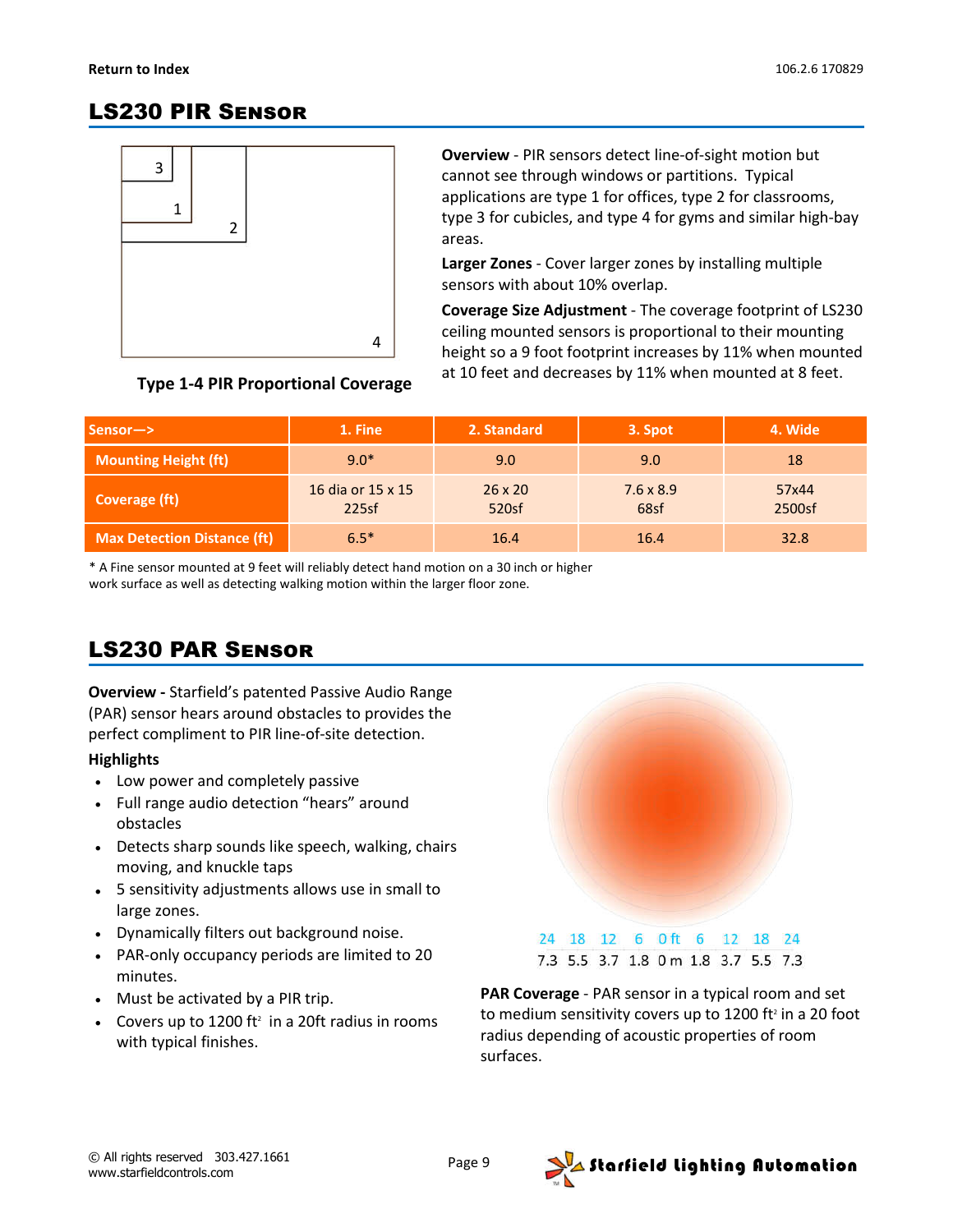## **LS230 PIR SENSOR FOOTPRINTS**





**Type 3 - Spot**



**Type 1 - Fine**



**Type 4 - Wide Type 2 - Standard**

Coverage for sensor 1-3 is shown in proportion to each other.

# **PIR COVERAGE TABLE**

1. Type 1 has maximum resolution at desktop level. Detects walking motion at floor level. 2. Coverage is proportional to height so coverage at 10 feet is 11% larger than at 9 feet.

| <b>Factor</b>                             | $1 -$ Fine     | 2 - Standard                   | $3 -$ Spot                        | 4 - Wide                |
|-------------------------------------------|----------------|--------------------------------|-----------------------------------|-------------------------|
| <b>Typical Applications</b>               | <b>Offices</b> | Classroom, Halls,<br>Restrooms | <b>Cubicles, Curtain</b><br>Walls | Gymnasium,<br>Warehouse |
| Typical Mounting Height (ft) <sup>2</sup> | 6.5 above desk | 9.0                            | 9.0                               | 18                      |
| <b>Maximum Detection Distance (ft)</b>    | $6.5^{1}$      | 16.4                           | 16.4                              | 32.8                    |
| <b>Coverage at Typical Mount (ft)</b>     | 160 or 15x15   | 26x20                          | 7.6x8.9                           | 560, 56x43              |
| <b>PIR Detection Zones</b>                | 104            | 64                             | 24                                | 80                      |
| Coverage Area $(\text{ft}^2)$             | 225            | 520                            | 55                                | 2,500                   |
| <b>Nominal Minimum Detection Level</b>    | Hand           | Arm                            | Hand                              | <b>Body</b>             |

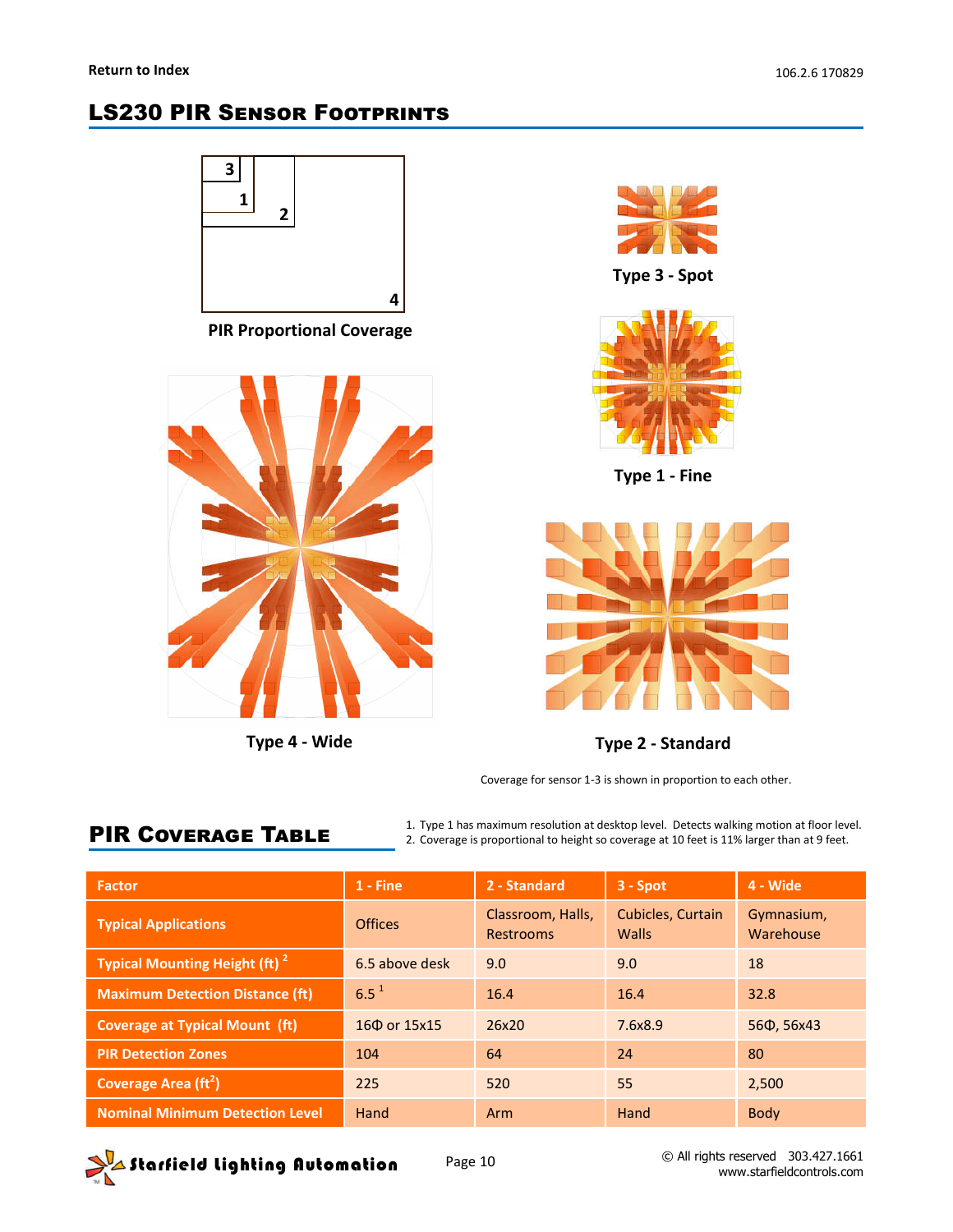### **OVERVIEW**

Starfield's patented **Adaptive Setpoint Daylighting** TM is ultra-efficient, single or multi-zone, and requires no manual calibration or settings. As daylight levels change, the daylighting controller continuously measures the light level and issues commands to maintain the user selected light level.

## **OPERATION**

**Pairing** - See LS230 Installation Instructions.

**Calibration and Setpoint** - Automatic. No manual calibration or setpoint is required or available.

**Combination with Occupancy Sensor–** Adaptive Setpoint Daylighting is location tolerant so the conventional requirement to use separate sensors placed at different locations does not apply.

**Multi-Zone Daylighting** - Separate daylight sensors may be placed in multiple daylight zones in accordance with the sensor placement guidelines covered in the

#### *LS230 Design and Installation Guide*.

**Fade Guard** TM - Assures that dimmable light sources are allowed to reach their destination light level by suspending daylighting until fading and user adjustments are complete.

**Room Aware** TM - Assures that daylighting stays synchronized with other controls and the on/off state of the daylighting zone.

**Button Settings** - Capture a maximum allowed setpoint (SPmax) and enable daylighting.

**Indicators -** Indicator #3 flashes each time a daylighting adjustment command is sent. This feature may be disabled with an advanced operation setting.

### **ADVANCED OPERATION**

**Management** - Daylighting objects may be operated and managed over the network including:

**Properties** (Read and Write unless stated otherwise): Deadbands, Restart Delay, Sensitivity, Setpoint Max, SPmax Adjustment Factor, Red Indicator Enable/ Disable, Adaptive Setpoint (Read).



# **LS230 LIGHT SENSOR SPECIFICATIONS**

#### **Operating Specifications**

- Linear response
- 1% accuracy photodiode
- Peak light detection frequency: 520nM
- Temperature stable
- UV and IR filtration

**Standard Range:** 1200 Lux saturation. Suitable for most indoor applications up work surface luminance of about 400fc.

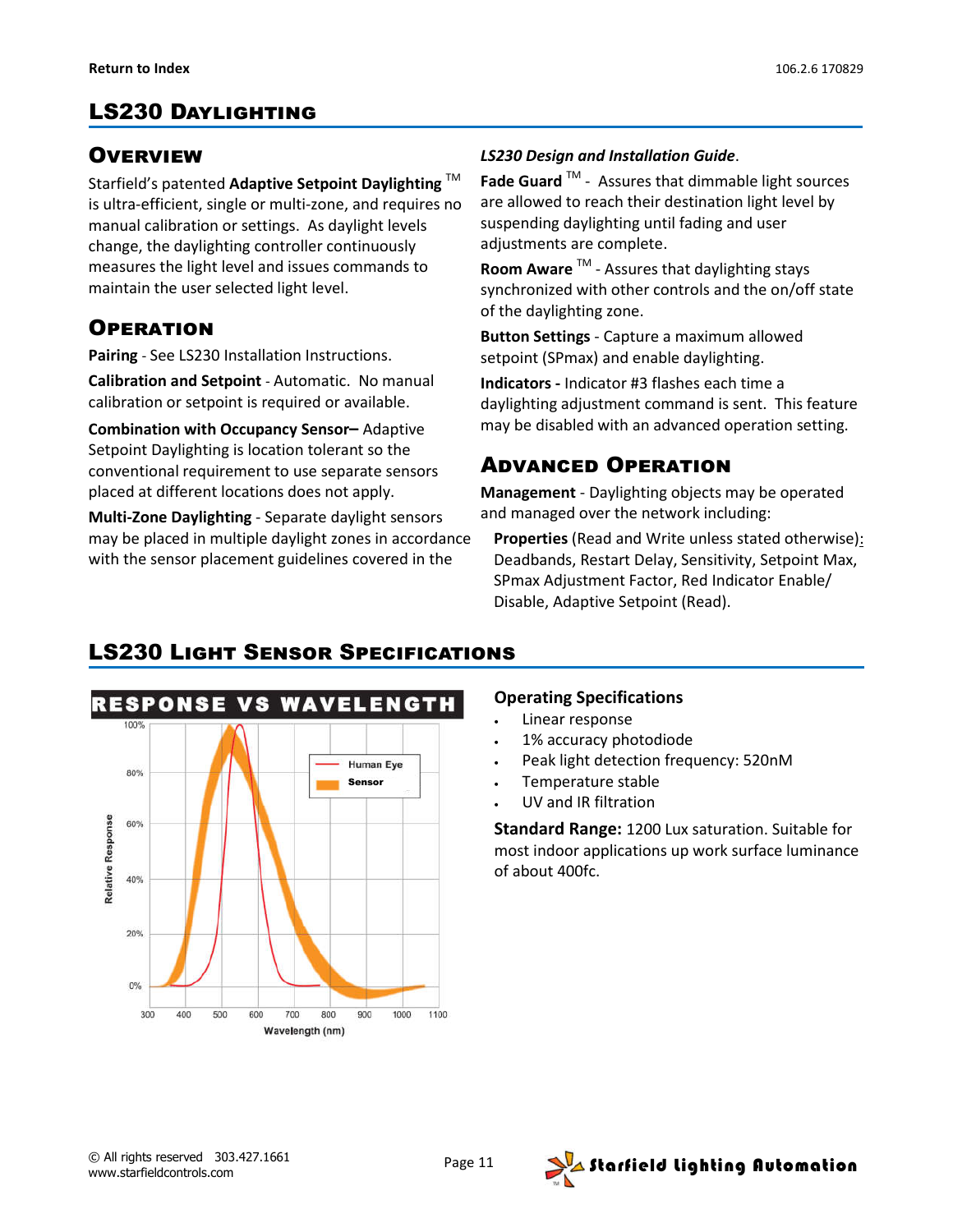# **LS230 DIGITAL OUTPUT**

### **OPERATION**

The LS230 Digital Output (DO) option can be con gured for occupancy or DALI control. The Occupancy driver activates the DO when occupancy is detected while the DALI driver provides a switched point of control with all applicable DALI properties and functions.

# PLUG-LOAD AND HVAC

This function is limited to Master sensors and activates the DO when occupancy is detected. This operation is independent of lighting so it works even if lights are o making it applicable for both plug-load control and an HVAC interface.

## **DALI CONTROL POINT**

Both Master and Scout sensors support the DO con gured as a switched DALI control point complete with all applicable features including DALI address, scenes, and groups. After being activated locally or via the network, the DALI control point may be addressed and managed like any other DALI point. Disabling DALI control erases the DALI address and restores the DO to occupancy control.

### **GENERAL SPECIFICATIONS**

**Initial Configuration** Disabled

**Type** Optically isolated transistor

**Allowable Loads** Not rated for solenoids, motors, and other inductive loads. May be used to drive up to five Starfield PPUV relays for plug-load or switched lighting or connected directly to provide an occupied signal to HVAC controllers.

**Isolation Voltage** 3750 Vrms

**Max Current Capacity** 50mA at 25C

**Voltage Range** 10-48vdc

**Response Time** Less than 1ms

**DALI Relay Driver Operation** Electrically latched (*Returns to previous position after a DALI bus power cycle)*

**Operation** Maintained

**Number of Relays per Driver** - 5 PPUV relays wired in parallel.

#### **Control Commands:**

Enable DALI addressing: 129-10 Disable DALI addressing: 128-10 Query DALI enabled state: 130-14 Activate DO: 128-9

Deactivate DO: 129-9



**Direct External System Interface**



#### Query DO state: 130-13

*Remote control and configuration commands may be accessed and sent to the LS230 control address via the Starfield Scripting Tool program.*

#### **DALI Commands**

DO Closed: Level (1-254), On, On Scenes, Min, Max

DO Open: Level (0), Off, Off Scenes

*DALI commands may be sent by any DALI transmitter including: TR218 controllers, LS230 sensors, DALI test & configuration tools, and Starfield Admin or Scripting Tool programs.*

#### **DALI Settings**

Power On Level: Not applicable as sensors are only powered by the DALI network.

System Fail: Operating value loaded each time the DALI bus power is cycled. 0=Off, 1-254=On, 255=last setting before power cycle.

All other DALI Setting: Standard DALI defaults